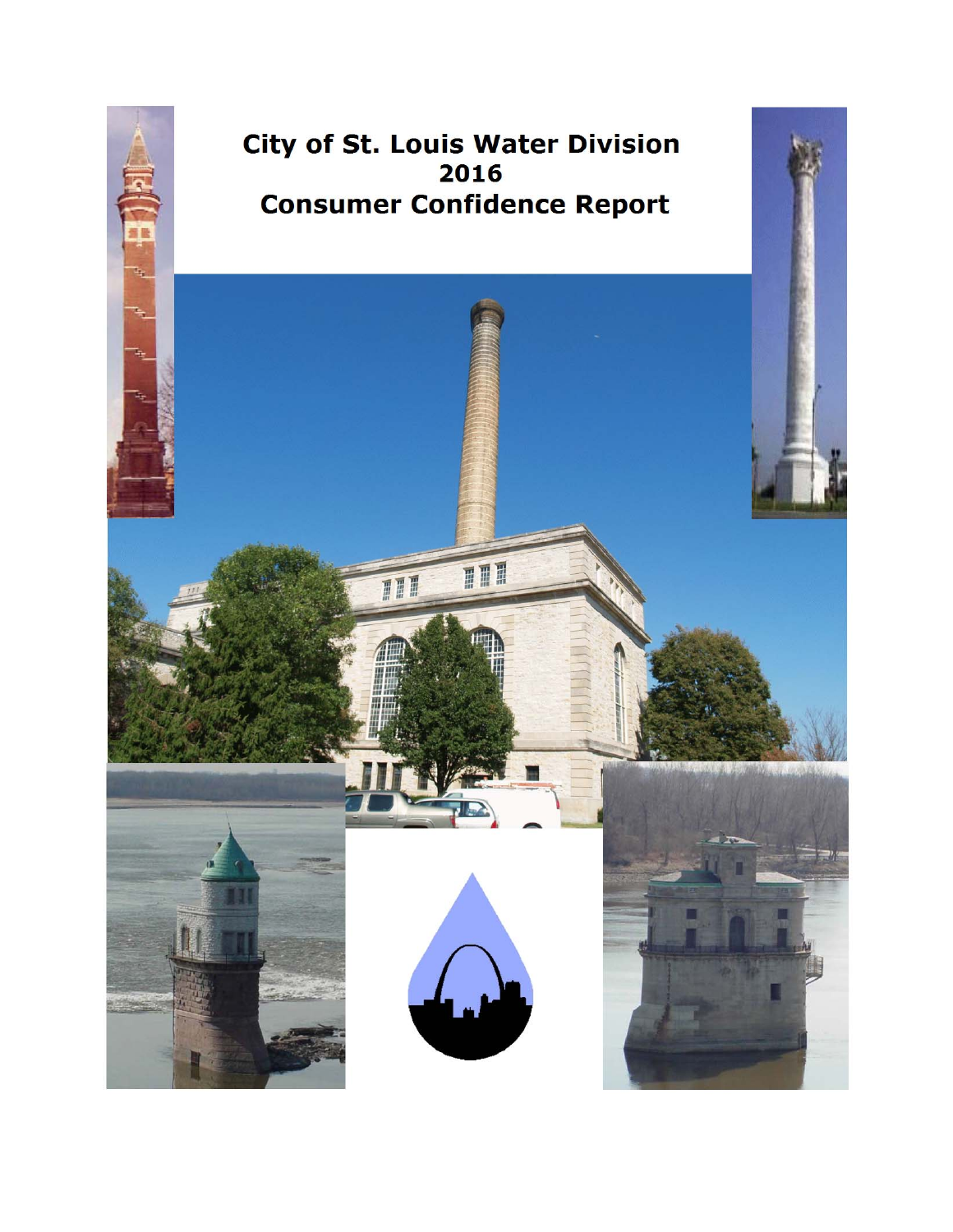# **CITY OF ST. LOUIS Water Quality Report 2016**

In compliance with the Safe Drinking Water Act, the City of St. Louis Water Division is delivering this Water Quality Report to all its customers who receive water bills. **We ask that landlords, employers, and anyone else who receives the water bill for other water users share this report with them.** To obtain additional copies, call (314) 771-2255 or view it online at http://www.stlwater.com/confidence.php. The report summarizes information that your water system collects to comply with regulations, including information on water from the Missouri and Mississippi Rivers, the levels of detected contaminants, and compliance with drinking water rules.

#### **ST. LOUIS CITY WATER-A HISTORY OF EXCELLENCE**

The Water Division is a branch of the St. Louis City government's Department of Public Utilities. Since 1835, we have been dedicated to supplying the highest quality water to our customers. We are proud to say that in **2016**, our water met or exceeded the standards set by the U.S. Environmental Protection Agency and the Missouri Department of Natural Resources. **In fact, we have never violated a water quality regulation in 112 years of testing.** 

Our scientists constantly monitor and test the water for over 150 possible contaminants. We analyze the water where it enters the plant as raw river water, throughout the treatment process, and at multiple points throughout the city. The frequency and thoroughness of these tests exceed federal regulations for water quality monitoring. **Water quality monitoring of St. Louis City water in 2016 indicated that no compounds were detected above the allowable levels set by federal and state regulations.** 

The City of St. Louis Water Division is proud to be a charter member of the Partnership for Safe Water. In 1994, this organization was formed by 187 surface water utilities, several drinking water organizations, including the American Water Works Association and the Environmental Protection Agency. The Partnership's goal is to provide a new measure of safety to millions of Americans by improving water quality nationwide.

# **WHERE DOES THE WATER COME FROM?**

The City of St. Louis Water Division has two water treatment plants. The Howard Bend Plant draws water from the Missouri River. The Chain of Rocks Plant is located on the Mississippi River, south of the confluence of the Missouri and Mississippi Rivers. The water reaching our intakes at the Chain of Rocks Plant is primarily Missouri River water because the two rivers have not fully mixed when the water reaches the plant. Together, the two plants produce an average of 135 million gallons of water each day.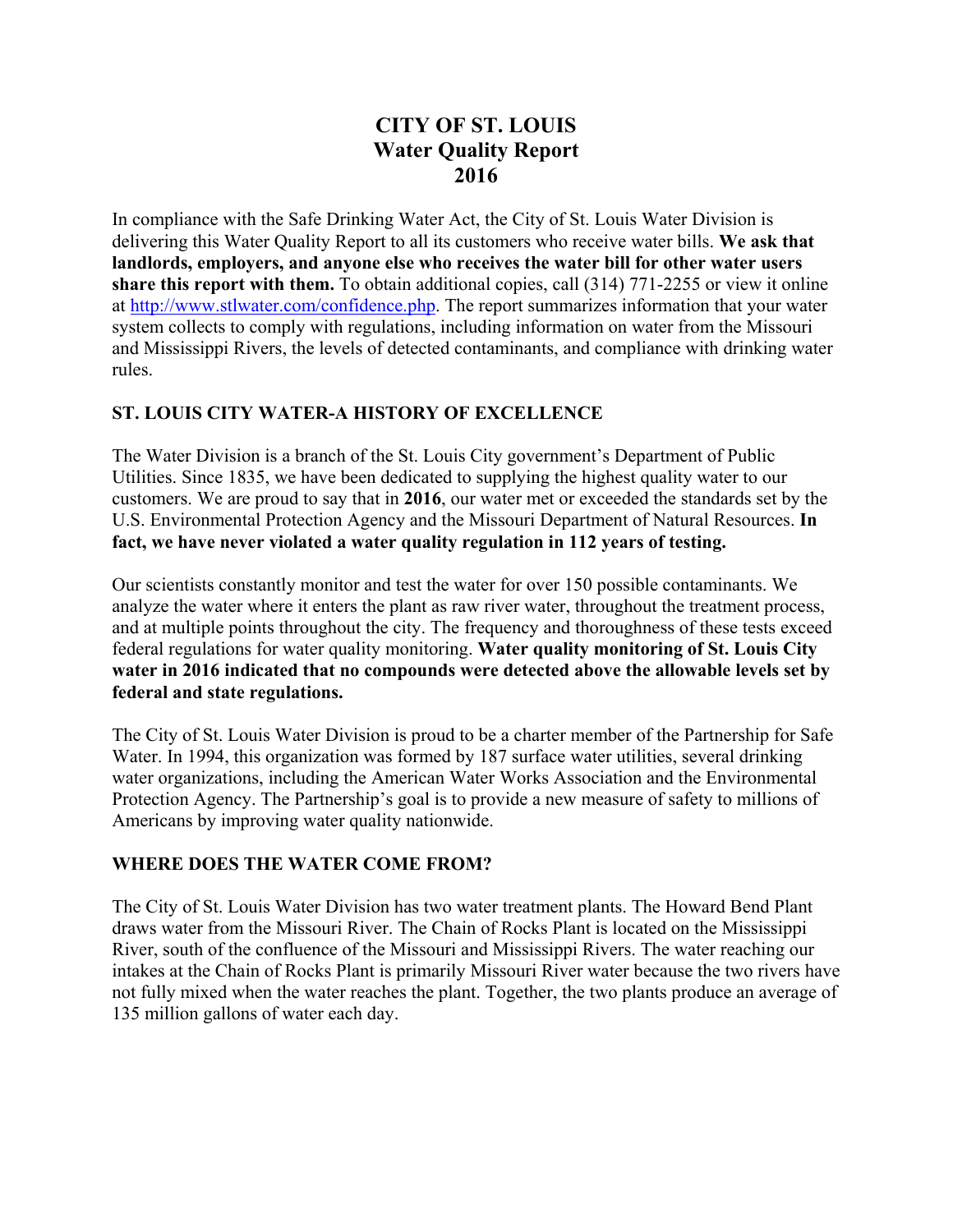#### **SOURCE WATER ASSESSMENT INFORMATION**

In 2004, the Missouri Department of Natural Resources (DNR) conducted a source water assessment to determine susceptibility of our source water to contamination. You can acquire the complete results by calling DNR at 1-800-361-4827 or from the internet at http://drinkingwater.missouri.edu/swip/swipmaps/pwssid.htm. Our system I.D. is: 6010715. The assessment has determined that our river water source is susceptible due to the presence of potential contaminant sources. The City of St. Louis employs all available measures at its disposal to remove contamination at intakes and during the treatment process. The drinking water produced at our facilities consistently meets or exceeds all Safe Drinking Water Standards.

#### **WHAT ABOUT CONTAMINANTS?**

All drinking water, including bottled water, may reasonably be expected to contain at least small amounts of some contaminants. The presence of contaminants does not necessarily indicate that water poses a health risk. More information about contaminants and potential health effects can be obtained by calling the Environmental Protection Agency's Safe Drinking Water Hotline (800-426-4791).

#### **GIARDIA AND CRYPTOSPORIDIUM**

Giardia and Cryptosporidium are microscopic parasites that, when ingested, can result in fever, diarrhea, and other gastrointestinal complications. These organisms are found in all rivers and streams and come from animal wastes in the watershed. They are removed by effective treatment including deactivation with chlorine and precipitative softening, sedimentation, flocculation and filtration. Previous monitoring performed monthly did not detect any Cryptosporidium or Giardia in samples collected after the first stage of our multi-stage, multiple barrier treatment process at either of the City's water purification plants. Prior monitoring showed that neither cysts nor oocysts were detected in our finished water.

#### **HEALTH RISKS**

Some people may be more vulnerable to contaminants in drinking water than the general population. Immuno-compromised persons can be particularly at risk from infections; such as persons with cancer undergoing chemotherapy, persons who have undergone organ transplants, people with HIV/AIDS or other immune system disorders, some elderly individuals, and infants. These people should seek advice about drinking water from their health care providers. EPA/Center for Disease Control guidelines on appropriate means to lessen the risk of infection by Cryptosporidium are available from the Safe Drinking Water Hotline (800-426-4791).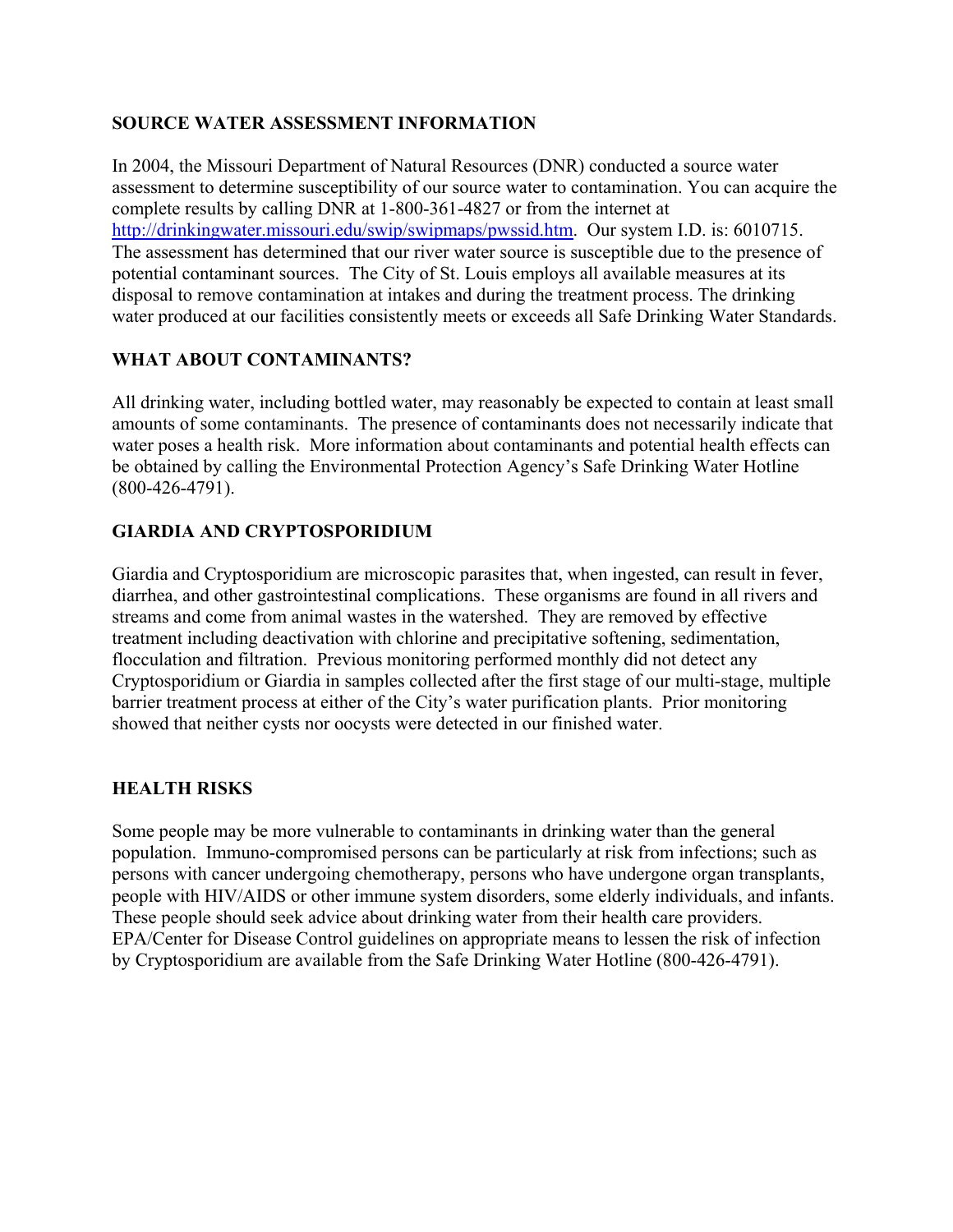#### **LEAD IN DRINKING WATER**

The City of St. Louis Water Division has optimized its treatment process so that the corrosion of internal plumbing is highly unlikely. However, if present, elevated levels of lead can cause serious health problems, especially for pregnant women and young children.

Lead in drinking water is primarily from materials and components associated with service lines and home plumbing. The City of St. Louis Water Division is responsible for providing high quality drinking water, but cannot control the variety of materials used in plumbing components. When your water has been sitting for several hours, you can minimize the potential for lead exposure by flushing your tap for 30 seconds to 2 minutes before using water for drinking or cooking. If you are concerned about lead in your water, you may wish to have your water tested. Information on lead in drinking water, testing methods, and steps you can take to minimize exposure is available from the Safe Drinking Water Hotline or at http://www.epa.gov/safewater/lead.

# **FLUORIDATION**

Since 1953, in accordance with St. Louis City Revised Code Chapter 11.26, the City of St. Louis Water Division has been fluoridating our customer's drinking water. Our goal was to provide fluoridated drinking water to a target level of 1 mg/L. In December 2010, the United States Department of Health and Human Services released a report recommending that fluoridation levels in drinking water should be set at 0.7 mg/L. In January 2012, the City of St. Louis Water Division under the direction of the City of St. Louis Health Department reduced the fluoridation goal to 0.6 mg/L.

#### **READING THE TABLES**

The first table reports only regulated substances that have been found in measurable quantities in St. Louis City's finished drinking water. While we test for 150 possible contaminants, traces of only **16** were detected in **2016**. The results of the detected contaminants are listed in the table. **All contaminants were detected in concentrations well below safe and acceptable limits.**

The second table lists non-regulated substances whose concentrations have been of interest by consumers.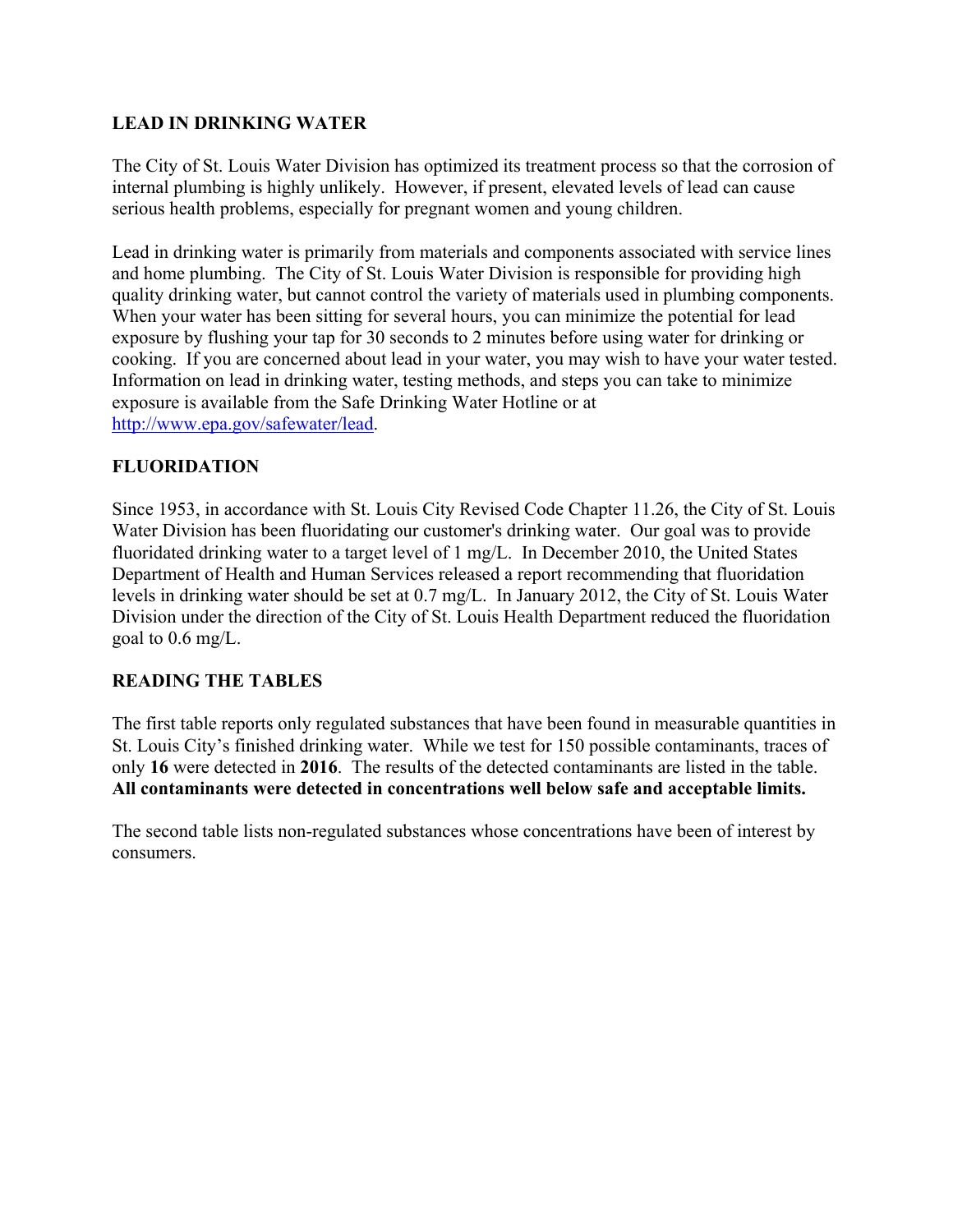#### **DATA FOR 2016 WATER QUALITY REPORT - City of St. Louis Water Division - MO6010715**

| ATA FON 2010 WATEN QUALITT NEI ONT - CIty 01 St. LOUIS WATER DIVISION - MOO0T07T3<br><b>Detected Contaminants</b><br>(units) | <b>MCL</b>                                                                                                          | <b>MCLG</b>      | <b>Maximum Level</b><br><b>Detected</b>        | Range                                | <b>Major Sources of Contaminants</b>                 |  |
|------------------------------------------------------------------------------------------------------------------------------|---------------------------------------------------------------------------------------------------------------------|------------------|------------------------------------------------|--------------------------------------|------------------------------------------------------|--|
|                                                                                                                              |                                                                                                                     |                  |                                                |                                      |                                                      |  |
| <b>Inorganic Compounds</b>                                                                                                   |                                                                                                                     |                  |                                                |                                      |                                                      |  |
| Arsenic (mg/L)                                                                                                               | $\overline{c}$                                                                                                      | $\overline{c}$   | 0.00073                                        | $0.00063 - 0.00073$                  | Erosion of natural deposits                          |  |
| Barium (mg/L)                                                                                                                | $\overline{2}$                                                                                                      | $\overline{2}$   | 0.00278                                        | $0.0199 - 0.0278$                    | Erosion of natural deposits                          |  |
| Chromium (Total, µg/L)                                                                                                       | 100                                                                                                                 | 100              | 1.26                                           | 1.26                                 | Erosion of natural deposits,<br>Industrial discharge |  |
| Selenium (mg/L)                                                                                                              | 0.05                                                                                                                | 0.05             | 0.0016                                         | $0.0015 - 0.0016$                    | Erosion of natural deposits,<br>Industrial discharge |  |
| Fluoride (mg/L)                                                                                                              | $\overline{4}$                                                                                                      | $\overline{4}$   | 0.90                                           | $0.21 - 0.90$                        | Water additive for dental health                     |  |
| Nitrate+Nitrite<br>(as N mg/L)                                                                                               | 10                                                                                                                  | 10               | 4.16                                           | $4.08 - 4.16$                        | Natural Deposits; Fertilizer runoff                  |  |
| Lead $(\mu g/L)^*$                                                                                                           | $AL = 15$                                                                                                           | $\theta$         | $90th$ Percentile =<br>1.55                    | Number of<br>samples above<br>$AL=0$ | Corrosion of household plumbing                      |  |
| Copper $(mg/L)^*$                                                                                                            | $AL = 1.3$                                                                                                          | 1.3              | $90th$ Percentile =<br>0.0437                  | Number of<br>samples above<br>$AL=0$ | Corrosion of household plumbing                      |  |
| <b>Organic (Synthetic) Compounds</b>                                                                                         |                                                                                                                     |                  |                                                |                                      |                                                      |  |
| Atrazine $(\mu g/L)$                                                                                                         | 3                                                                                                                   | 3                | 0.47                                           | $N.D. -0.47$                         | Herbicide runoff from row crops                      |  |
| Methoxychlor (µg/L)                                                                                                          | 40                                                                                                                  | 40               | 1.38                                           | $0.56 - 1.38$                        | Herbicide runoff from row crops                      |  |
| Simazine                                                                                                                     | 4                                                                                                                   | 4                | 0.53                                           | $N.D. -0.53$                         | Herbicide runoff from row crops                      |  |
| <b>Disinfectant/Disinfection Byproducts</b>                                                                                  |                                                                                                                     |                  |                                                |                                      |                                                      |  |
| Chloramine (mg/L)                                                                                                            | $MRDL = 4$                                                                                                          | $MRDLG = 4$      | 3.57                                           | $1.59 - 3.57$                        | Disinfectant used to treat water                     |  |
| <b>Total Trihalomethanes</b><br>$(\mu g/L)$                                                                                  | 80                                                                                                                  | N/A              | 27.2                                           | $6.3 - 27.2$                         | By-product of disinfection                           |  |
| Haloacetic Acids (5)<br>$(\mu g/L)$                                                                                          | 60                                                                                                                  | N/A              | 33.7                                           | $10.9 - 33.7$                        | By-product of disinfection                           |  |
| <b>Microbiological Data</b>                                                                                                  |                                                                                                                     |                  |                                                |                                      |                                                      |  |
| <b>Total Coliform Bacteria</b><br>(% positive samples)                                                                       | 5% of monthly<br>samples positive                                                                                   | $\boldsymbol{0}$ | Highest Month: 0.00%<br>Annual Average: 0.00%  |                                      | Naturally present in the environment                 |  |
| Total Organic Carbon                                                                                                         | TT (Required min.<br>3.12<br>15% TOC removal<br>N/A<br>Annual Avg. Percent removal = $31.6\%$<br>from source water) | $2.43 - 3.12$    |                                                |                                      |                                                      |  |
| (mg/L)                                                                                                                       |                                                                                                                     |                  |                                                |                                      | Naturally present in the environment                 |  |
|                                                                                                                              | $TT(1NTU)**$                                                                                                        |                  | Highest Level = $0.10$                         |                                      | Soil runoff                                          |  |
| Turbidity (NTU)**                                                                                                            | $TT = 95\%$ of monthly<br>samples <0.3NTU                                                                           | $\rm N/A$        | Percentage of samples below $0.3NTU =$<br>100% |                                      |                                                      |  |
| <b>Radioactive Contaminants</b>                                                                                              |                                                                                                                     |                  |                                                |                                      |                                                      |  |
| Gross Alpha Particle<br>Activity, Total (pCi/L) Year<br>2013*                                                                | 15                                                                                                                  | $\boldsymbol{0}$ | Not Detected                                   | N/A                                  | Erosion of natural deposits                          |  |
| Total Uranium (µg/L)<br>Year 2013*                                                                                           | 30                                                                                                                  | $\boldsymbol{0}$ | Not Detected                                   | N/A                                  | Erosion of natural deposits                          |  |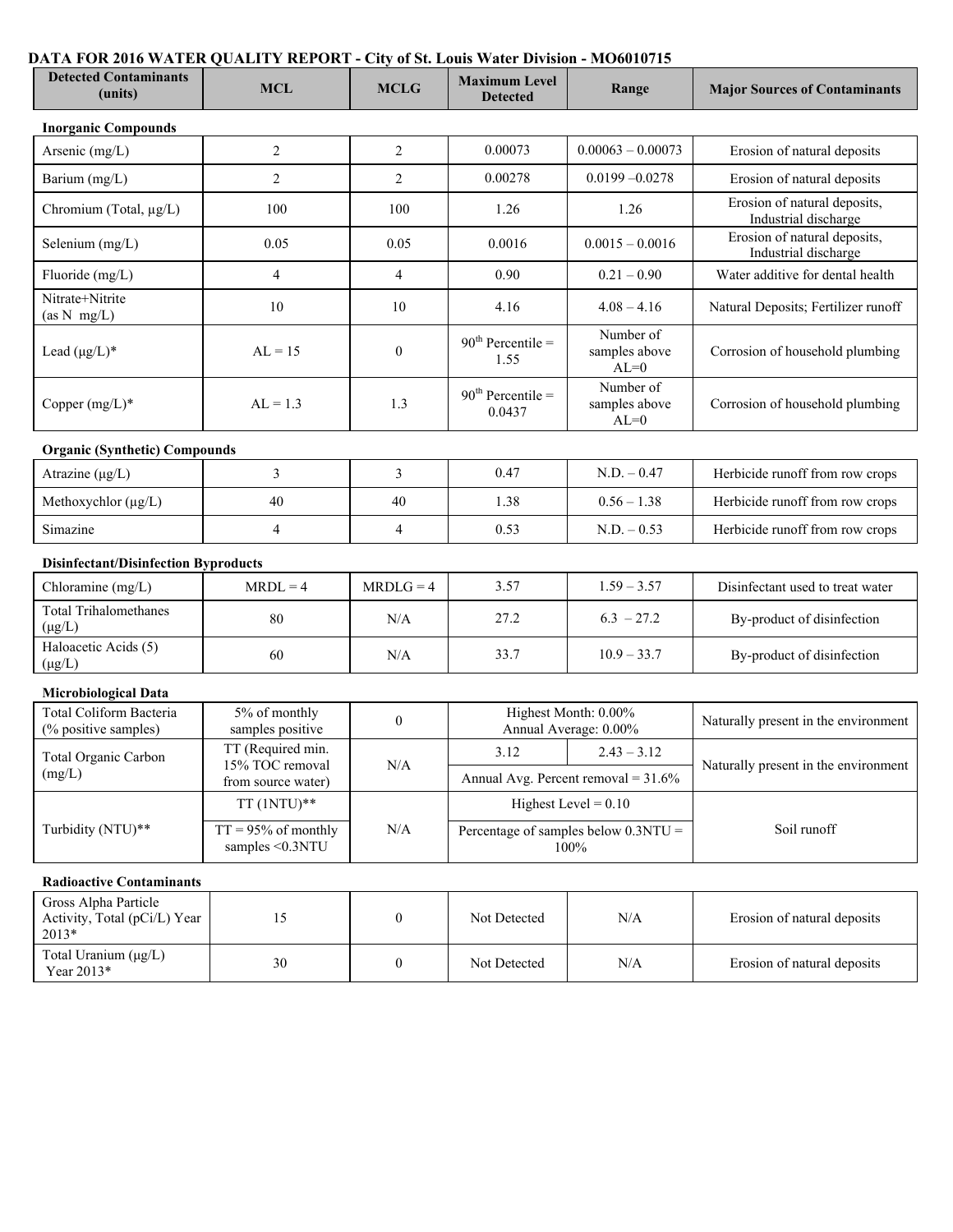# **Optional Monitoring (not required by EPA)**

| <b>Secondary Contaminants</b>                          | <b>MCL</b> | Average Level Detected | Range             |
|--------------------------------------------------------|------------|------------------------|-------------------|
| Alkalinity, Total (mg/L)                               | N/A        | 55                     | $24 - 111$        |
| Aluminum $(mg/L)$                                      | N/A        | 0.0280                 | $0.0026 - 0.0296$ |
| Calcium $(mg/L)$                                       | N/A        | 29.4                   | $3.2 - 80$        |
| Chloride (mg/L)                                        | 250        | 24.2                   | $19.3 - 30.4$     |
| Conductivity $(\mu S/cm)$                              | N/A        | 475                    | $162 - 710$       |
| Hardness, Total<br>(mg/L as CaCO <sub>3</sub> )        | N/A        | 140                    | $87 - 225$        |
| Iron $(mg/L)$                                          | 0.3        | 0.004                  | $0.0003 - 0.009$  |
| Magnesium $(mg/L)$                                     | N/A        | 16.4                   | $9.9 - 25.0$      |
| $n$ -Butylbenzene ( $\mu$ g/L)                         | N/A        | 0.28                   | $N.D. - 0.56$     |
| Non Carbonate Hardness<br>(mg/L as CaCO <sub>3</sub> ) | N/A        | 86                     | $34 - 143$        |
| pH                                                     | N/A        | 9.40                   | $8.38 - 10.00$    |
| Potassium (mg/L)                                       | N/A        | 4.56                   | $3.42 - 5.50$     |
| Sodium (mg/L)                                          | N/A        | 36.8                   | $22.8 - 58.5$     |
| Solids, Total Dissolved (TDS) (mg/L)                   | 500        | 304                    | $229 - 398$       |
| Sulfate (mg/L)                                         | 250        | 130                    | $80.9 - 179.4$    |